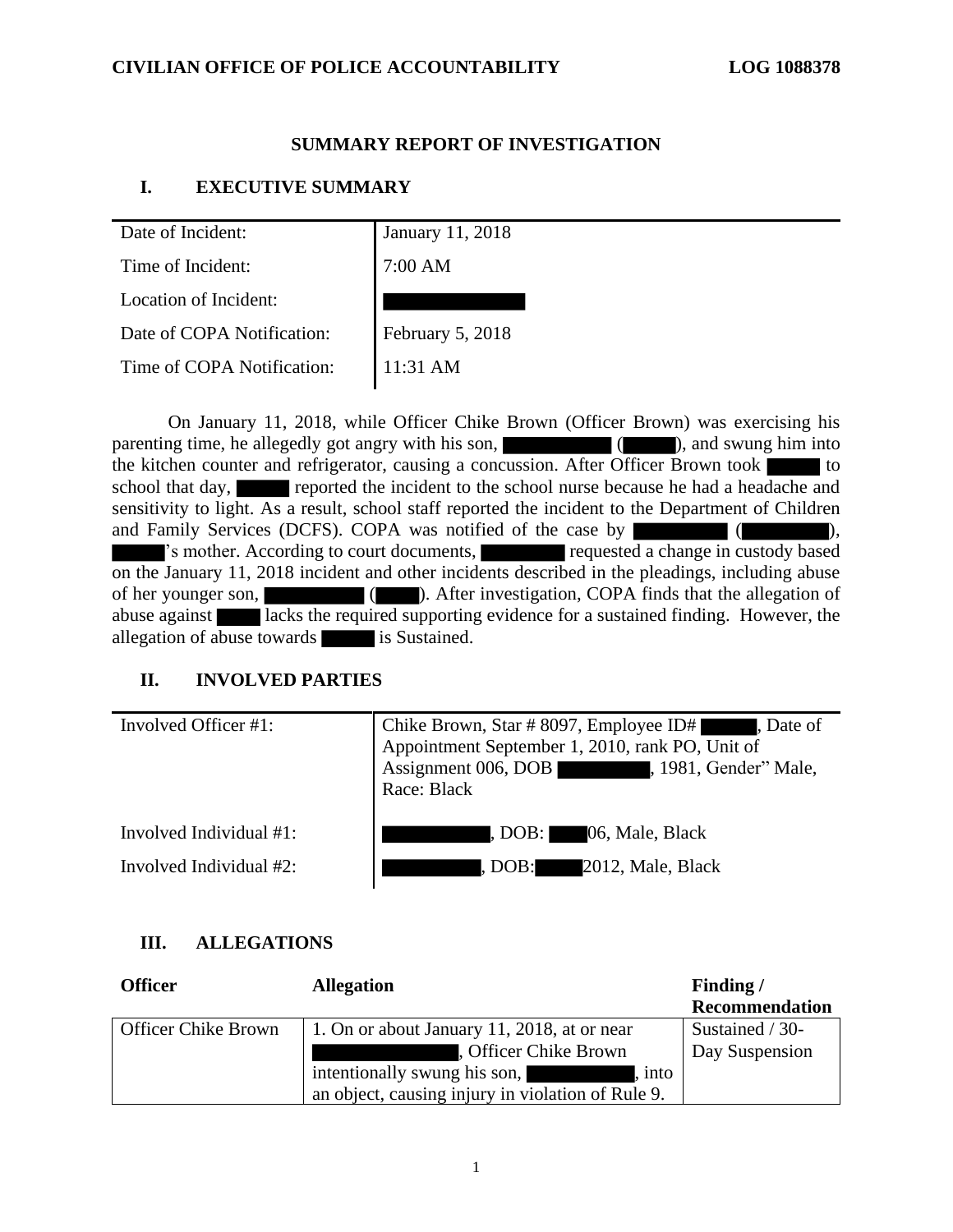| 2. On or around May 1, 2017 at or near at or                                                                                                                                                                                                                                  | Not Sustained |
|-------------------------------------------------------------------------------------------------------------------------------------------------------------------------------------------------------------------------------------------------------------------------------|---------------|
| Officer Chike Brown<br>near                                                                                                                                                                                                                                                   |               |
| intentionally struck his son,<br><u>a sa mga sangayon ng mga sangayon ng mga sangayon ng mga sangayon ng mga sangayon ng mga sangayon ng mga sangayon ng mga sangayon ng mga sangayon ng mga sangayon ng mga sangayon ng mga sangayon ng mga sangayon ng mga sang</u><br>. on |               |
| the head causing injury in violation of Rule 9.                                                                                                                                                                                                                               |               |

### **IV. APPLICABLE RULES AND LAWS**

Rules

1. Rule 9: Engaging in any unjustified verbal or physical altercation with any person while on or off duty

# **V. INVESTIGATION<sup>1</sup>**

#### **a. Interviews**

 $n<sup>2</sup>$  the mother of and and statement COPA or to permit COPA to interview or . COPA spoke with on March 13, 2020, attempting to obtain a statement from her, which she told investigators she would consider. Nevertheless, when COPA followed up with  $\blacksquare$ , stated that Officer Brown called her later the same day that COPA contacted her, and that she suspected Officer Brown was somehow monitoring her phone. Ultimately, refused to give a statement out of fear that Officer Brown would retaliate. COPA obtained an Affidavit Override.<sup>3</sup>

Officer Chike Brown<sup>4</sup> gave a statement to COPA on May 27, 2020 via telephone. When asked about injuries to his son from May of 2017, Officer Brown said he was unaware of any injuries around that time. However, he recalled having injuries from a bicycle accident that occurred while staying at  $\blacksquare$  's house. Officer Brown stated that when he picked up and noticed the injuries, he documented the injuries by photographing them and submitting them to his attorney, so he would not be blamed for the injuries.

When Officer Brown was asked about a concussion received on or around January 11, 2018, he denied any incident or that ever had a concussion. Continuing, Officer Brown stated that on the morning of January 18, 2018, Officer Brown had and with him. He recalled dropping them off at school and that he and  $\blacksquare$  had an argument about being around his grandfather's dog. He explained that he and his ex-wife had been divorced for about a year at the time. wanted to reconcile, but Officer Brown told her no. A few months after refusing to reconcile, Officer Brown received notice from  $\blacksquare$  's attorney that was seeking to terminate joint custody and was petitioning for additional child support. Officer Brown's attorney advised him that she had no grounds for a change in custody status.

 $1$  COPA conducted a thorough and complete investigation. The following is a summary of the material evidence gathered and relied upon in our analysis.

 $\frac{2}{3}$  See Att. 15. It should be noted that  $\blacksquare$  's last name was subsequently changed to

 $3$  Att. 3, 4, 5

<sup>4</sup> Att. 13. Statement conducted via telephone due to the COVID-19 pandemic.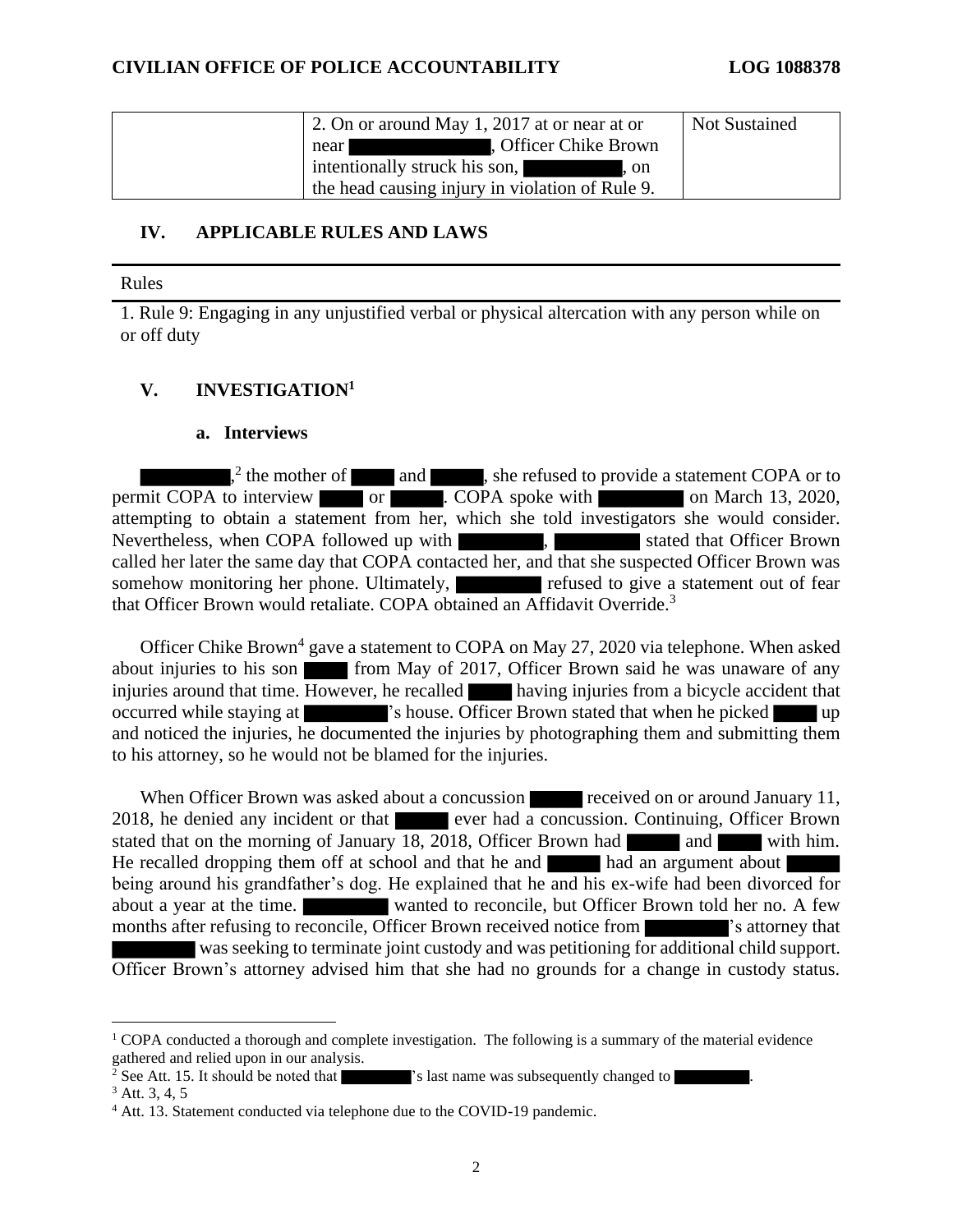Officer Brown then received a letter from DCFS detailing that he was under investigation for an injury allegedly sustained from being thrown into the kitchen counter.

Officer Brown told COPA investigators that denied the allegation(s) to DCFS investigators<sup>5</sup> and that the alleged the doctor's diagnosis of a concussion was based only on what told the doctor. Less than a week after the first visit, Officer Brown took back to the same doctor. According to Officer Brown, the doctor interviewed without Officer Brown present and asked if his father had hurt him. Allegedly, told the doctor no.<sup>6</sup> The doctor then told Officer Brown that the previous diagnosis was based upon information provided by . Additionally, Officer Brown added that 's guardian ad litem  $(GAL)$  interviewed and and  $GAL$  and that both denied allegations of abuse. As a result, dropped her petition to amend custody. Finally, Officer Brown believes that complaint to COPA is an attempt bring false charges against him, stated that the false allegations only began when he started dating someone else.

#### **b. Physical Evidence**

COPA reviewed medical records<sup>7</sup> for the treatment of **related to the related to this** incident. According to the records, Dr. (Dr. ) examined on January 16, 2018. was brought in on the recommendation of DCFS, according to the doctor's notes. The Dr. interviewed both and . According to the records, reported that on the morning of the incident he woke up, brushed his teeth, and got ready for school. He then went to the kitchen with Officer Brown. In the kitchen, Officer Brown pulled 's arm, swung him into the refrigerator, and then into the kitchen counter. told Dr. that the left side of his head and his left leg hurt following the incident, and that he experienced occasional headaches, general head pain, and dizziness following the incident. Dr. 's assessment suspected child abuse and that had a concussion with no loss of consciousness. Additionally, told Dr. that when was in third grade he was abused by his Officer Brown. told the doctor that during the third-grade incident, Officer Brown repeatedly hit him with a belt.

In a subsequent visit to the same Medical officer, was seen by Dr. on January 23, 2018. reported that while the headaches were better, they continued. also experienced some nausea. On February 5, 2018,  $\Box$  again returned to the same medical officer, this time with his father, and reported that his symptoms had improved.

#### **c. Documentary Evidence**

With Officer Brown's consent, COPA obtained the redacted DCFS Records<sup>8</sup> related to this incident. DCFS's investigation of this incident concluded that the allegations of abuse against Officer Brown were unfounded. The DCFS investigator spoke with the school outcry witness (name was redacted). The witness told DCFS investigators that disclosed that Officer

<sup>5</sup> Id at 10:32

<sup>&</sup>lt;sup>6</sup> It should be noted that this is not reflected in the medical records. See Att. 10 & 11.

<sup>7</sup> Att. 8, 10 & 11

<sup>8</sup> Att. 14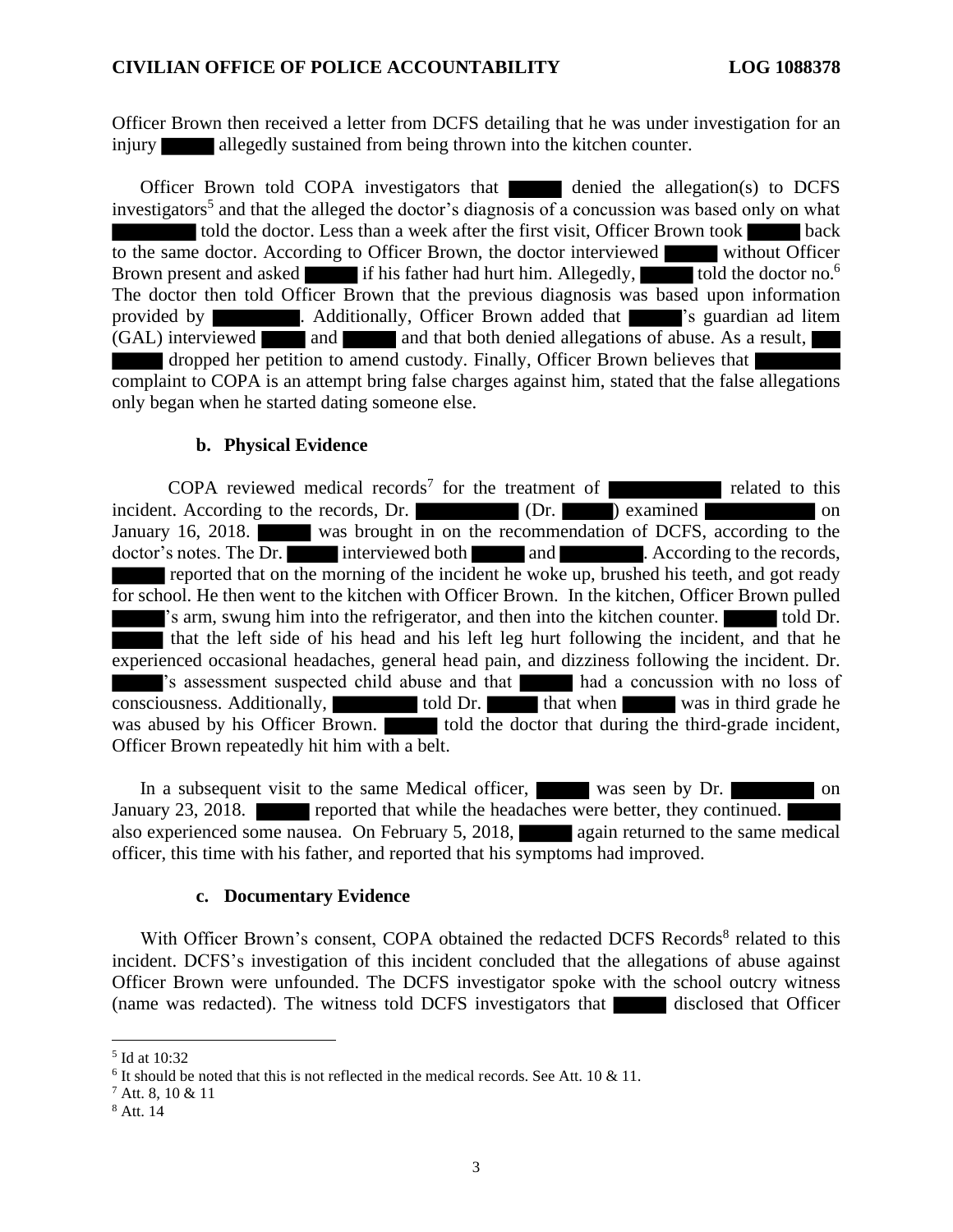Brown picked up and slammed him against the refrigerator, kitchen counter, and the floor. stated that he did not have any injuries, because he was wearing a heavy coat. believe that Officer Brown got angry because no one told him about the dog had gotten. reported the incident to his GAL via text. When the investigator spoke the GAL, she stated that she had no independent evidence to support the claim of abuse. The investigator also spoke with the physician who diagnosed , who *stated that his diagnosis was based on* 's *description of symptoms* rather than independent testing. The investigator interviewed  $\cdot$ s six-year-old brother **. The six-year-old brother is a set of the six-year-old brother**  $\blacksquare$ . but that he spoke to about getting a dog. Finally, the investigator spoke to Officer Brown. Officer Brown stated that he never touched and that his ex-wife was using the children to manipulate their divorce proceedings. He stated that had been making allegations against him ever since she discovered he was dating someone. Finally, generally reported being afraid of his father, adding that when was in second grade Officer Brown struck him with a wooden spoon.

COPA notes that the DCFS records appear to contain contradictory information. The DCFS investigator, when summarizing the conversation with , notes, "He told this worker that this never happened, that the last time his father whipped him with a wooden spoon was 6 years ago."<sup>9</sup> However, the investigator then continues on saying that was asked what happened and described the incident summarized above. COPA attempted to contact the investigator to clarify, <sup>10</sup> but was unsuccessful in reaching the investigator. The investigator made a finding of fact that was using the kids and unfounded the case. However, other than Officer Brown's claim that was using the children, there is no direct evidence of this noted in the DCFS

records.

COPA examined court records<sup>11</sup> from an ongoing court case involving the divorce of from Officer Brown and the custody of their two children. Within  $\blacksquare$  's petition to reduce Officer Brown's custody time, describes the January 11, 2018 incident. The petition indicates that a school nurse reported the incident to DCFS after went to the nurse complaining of pain and headaches from his injuries. In an earlier court document filed September 19, 2017, and advances that on May 1, 2017 a social worker from  $\blacksquare$  's school reported Officer Brown to DCFS for striking on the head. This same filing also states that on May 15, 2014 's third-grade teacher reported Officer Brown to DCFS when she found "beating whelps  $(sic)^{y_1}$  on  $\blacksquare$  's arms. The petition states that DCFS found no indication of abuse in that instance. The petition further alleges that Officer Brown had refused to sign a consent form for his son, sto attend therapy despite the recommendation of the school social worker.

<sup>9</sup> Id. at 20

<sup>10</sup> Att. 22

 $11$  Att. 4

 $12$  Id. at 6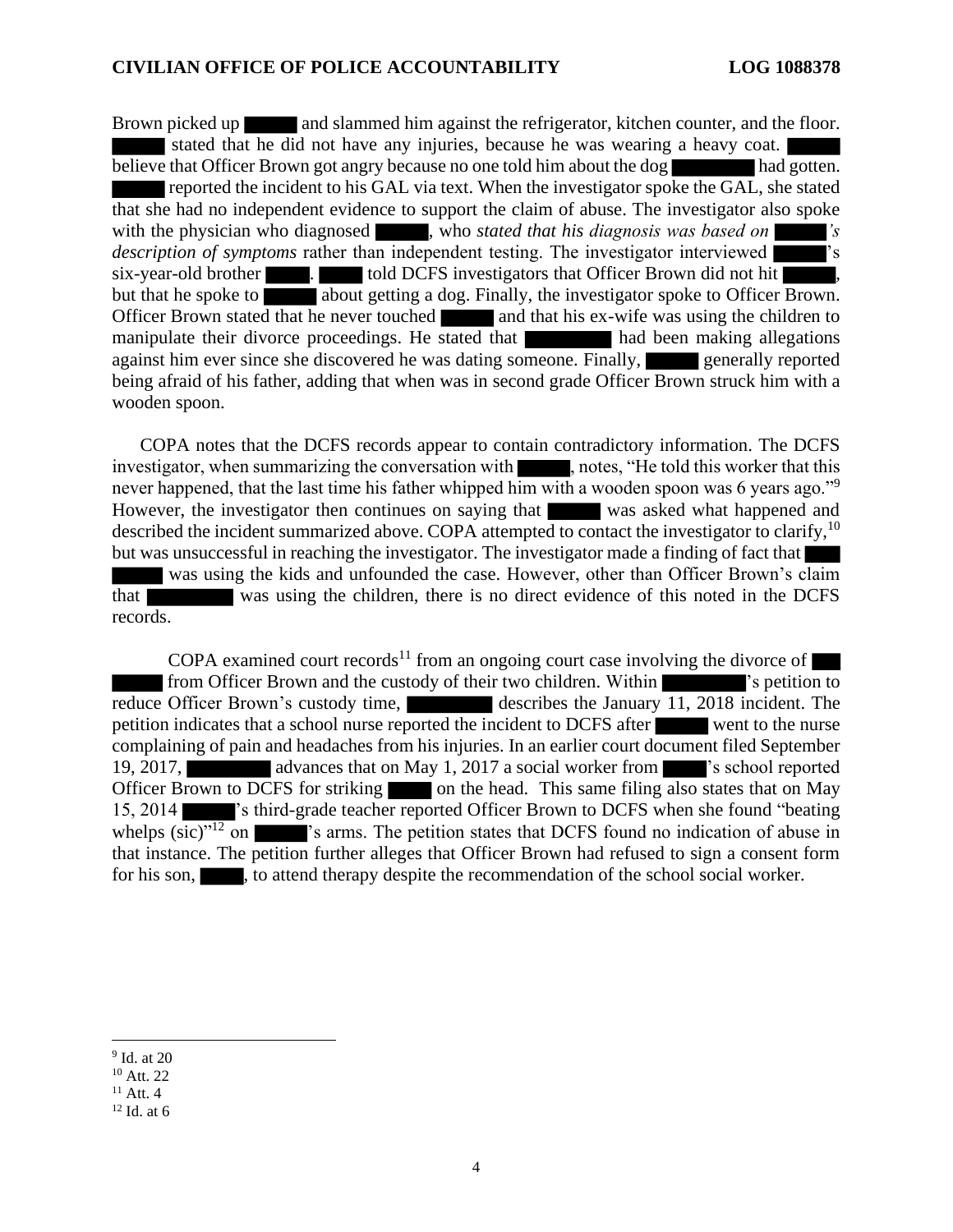#### **CIVILIAN OFFICE OF POLICE ACCOUNTABILITY LOG 1088378**

#### **VI. LEGAL STANDARD**

For each Allegation COPA must make one of the following findings:

- 1. Sustained where it is determined the allegation is supported by a preponderance of the evidence;
- 2. Not Sustained where it is determined there is insufficient evidence to prove the allegations by a preponderance of the evidence;
- 3. Unfounded where it is determined by clear and convincing evidence that an allegation is false or not factual; or
- 4. Exonerated where it is determined by clear and convincing evidence that the conduct descried in the allegation occurred, but it is lawful and proper.

A preponderance of evidence can be described as evidence indicating that it is more likely than not that the conduct reviewed complied with Department policy. *See Avery v. State Farm Mutual Automobile Insurance Co.*, 216 Ill. 2d 100, 191 (2005), (a proposition is proved by a preponderance of the evidence when it has found to be more probably true than not). If the evidence gathered in an investigation establishes that it is more likely that the conduct complied with Department policy than that it did not, even if by a narrow margin, then the preponderance of the evidence standard is met.

Clear and convincing evidence is a higher standard than a preponderance of the evidence but lower than the "beyond-a-reasonable doubt" standard required to convict a person of a criminal offense. See *e.g.*, *People v. Coan*, 2016 IL App (2d) 151036 (2016). Clear and Convincing can be defined as a "degree of proof, which, considering all the evidence in the case, produces the firm and abiding belief that it is highly probable that the proposition . . . is true." *Id*. at ¶ 28.

# **VII. ANALYSIS**

COPA finds that Allegation 1 is sustained. According to 's court pleading filed on February 15, 2018, "on or about January 11, 2018 while exercising his parenting time, [Officer] Brown pulled <sup>'</sup>s arm and swung him into the refrigerator and counter.<sup>" 13</sup> The pleading further alleges that suffered injury to his head and arm and was in pain. Later that same day, went to the school nurse for treatment, which resulted in school staff calling DCFS and DCFS's subsequent investigation. Additionally, was diagnosed treated for a concussion by  $Dr.$ 

Conversely, Officer Brown told investigators the event never occurred, nor did ever incur a concussion. Officer Brown expressed his belief that was attempting to get full custody of the children and more child support, implying the instructed to to making false claims.<sup>14</sup> He also stated that the concussion diagnosis was based on what told the doctor, and when he took to the doctor a few days after  $\blacksquare$  's first visit,

 $13$  Att. 4 at 1

<sup>&</sup>lt;sup>14</sup> Att. 13 at 17:31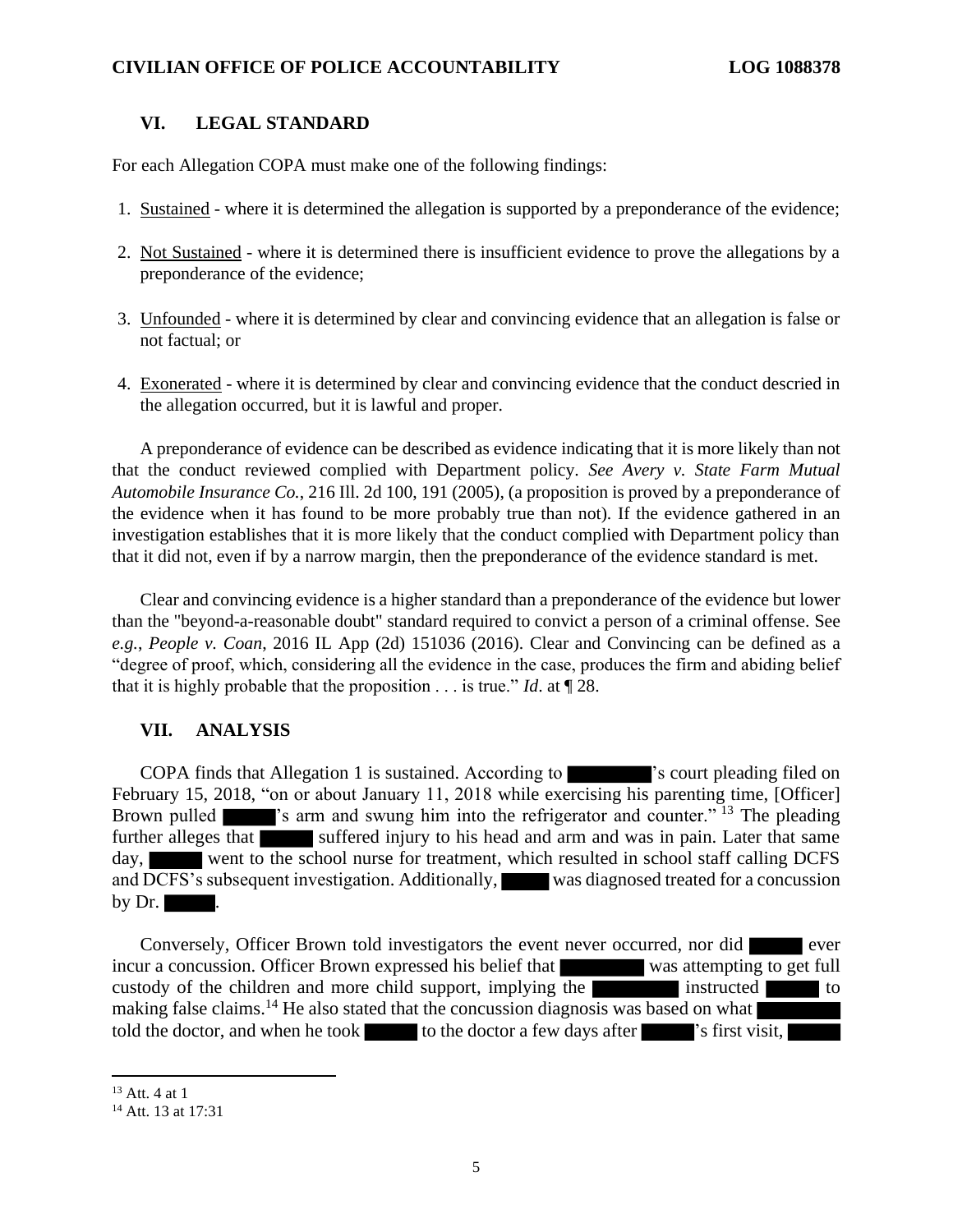told the doctor he did not have the described symptoms. Nevertheless, COPA finds that the available evidence in this incident does not fully support Officer Brown's account.

made an outcry about the incident to school staff on the morning of January 18, 2018. According to Officer Brown, on that particular morning was with Officer Brown, and Officer Brown dropped off at school. With this time frame, it is unclear when would have instructed on what to say to the school staff. Additionally, Officer Brown claimed that  $\blacksquare$  's diagnosis was based on  $\blacksquare$  's statements to Dr. , and that later denied having such symptoms to medical personnel; however, this assertion by Officer Brown was not reflective of the medical records. On the contrary, see The is medical records indicated that Dr. spoke with , and that provided a description of the incident and the symptoms.<sup>15</sup> Furthermore, the medical records contained references to describing his symptoms until February 5, 2018,<sup>16</sup> and that received treatment for a concussion for several weeks after the alleged incident.<sup>17</sup>

Equally important, COPA finds that made consistent outcries to not only school staff and his doctor, but also to his GAL. And while the DCFS report stated recanted his allegation, COPA's reading of the DCFS report refutes this. The report indicates that described the incident in detail to the DCFS case worker.

Thus, based on the medical diagnosis of a concussion and **Fig. 2**'s three consistent accounts of the incident to three separate authority figures, COPA finds a preponderance of evidence supports that incident more likely than not occurred as alleged. Accordingly, COPA finds that Allegation 1 is sustained.

COPA finds Allegation 2, that Officer Brown intentionally struck his son, on the head causing injury, is not sustained. As stated above, in order to make a sustained finding, COPA must find that by a preponderance of the evidence, it is more likely than not that the alleged incident occurred. Unlike the previous allegation, there are no medical records, photos, consistent outcries, or other supporting evidence to corroborate the allegations made in the court pleading from February 15, 2018. Therefore, COPA is unable to meet its evidentiary burden for this allegation. COPA finds that Allegation 2 is not sustained.

### **VIII. RECOMMENDED DISCIPLINE FOR SUSTAINED ALLEGATIONS**

#### **a. Officer Chike Brown**

#### **i. Complimentary and Disciplinary History**

**1. Complimentary History:** 3 Attendance Recognition Awards, 8 Emblems of Recognition (Physical Fitness), 51 Honorable Mentions, 8 Department Commendations, 1 Crime Reduction Award (2019), 1 Complimentary Letter, 1 NATO Summit Service

<sup>&</sup>lt;sup>15</sup> Att. 10 at 3

<sup>16</sup> Att. 11 at 18

<sup>&</sup>lt;sup>17</sup> Att. 11at 10 & 17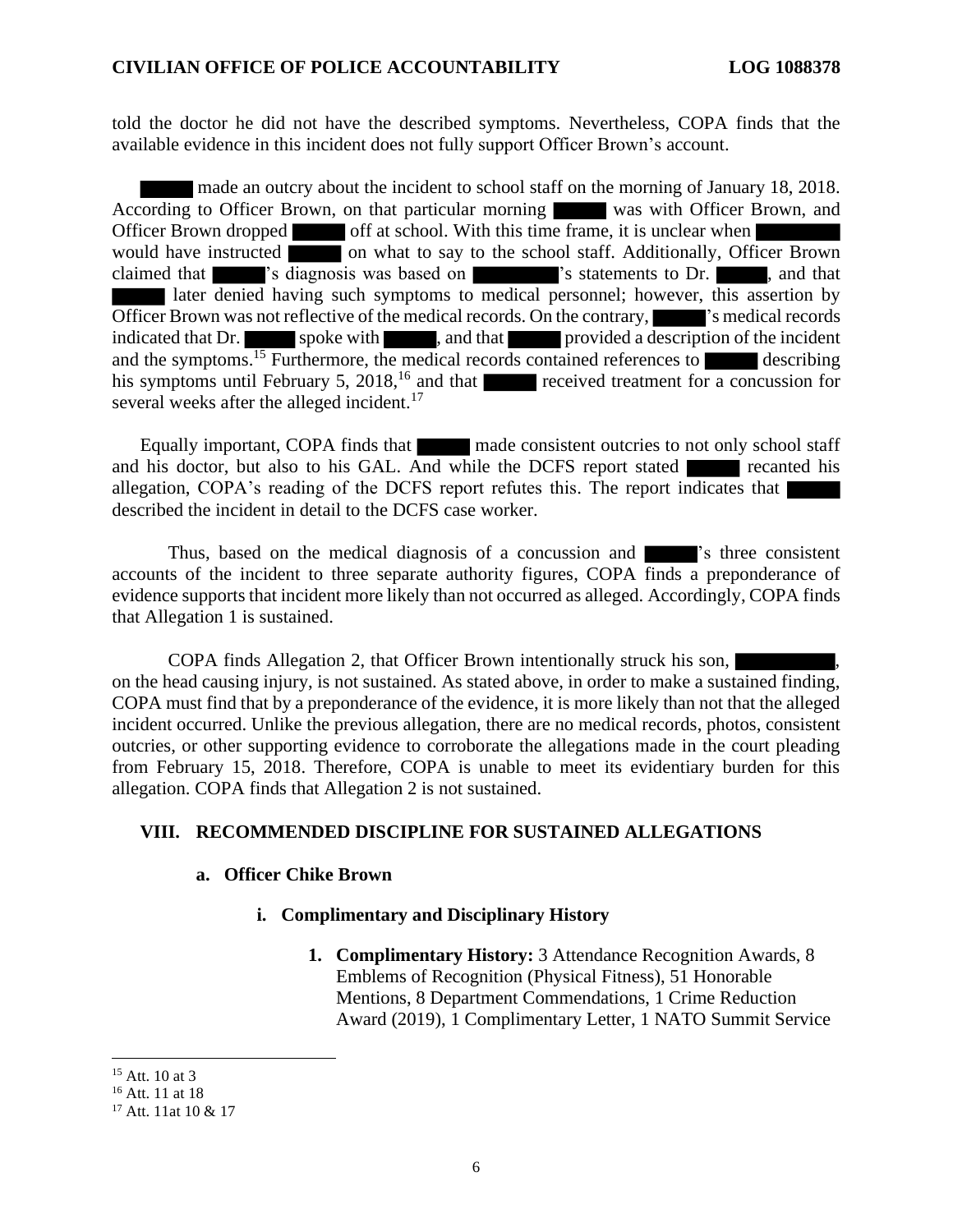Award, 1 Honorable Mention Ribbon Award, 1 Joint Operations Award, 1 Unit Meritorious Performance Award

# **2. Disciplinary History:** None

### **ii. Recommended Penalty, by Allegation**

### **1. Allegation No. 1:** 30-day Suspension & Parenting Classes

Physical abuse of a child is serious misconduct and unbecoming of a Chicago Police Officer. Officer Brown did not take accountability for his actions.  $\blacksquare$  's injury, a concussion, is significant. Therefore, COPA recommends a suspension and parenting classes, which COPA believes Officer Brown could benefit from.

### **IX. CONCLUSION**

Based on the analysis set forth above, COPA makes the following findings:

| <b>Officer</b>                | <b>Allegation</b>                                                                                                                               | Finding/<br>Recommendation       |
|-------------------------------|-------------------------------------------------------------------------------------------------------------------------------------------------|----------------------------------|
| Officer Chike<br><b>Brown</b> | 1. On or about January 11, 2018, at or near<br>, Officer Chike Brown intentionally<br>swung his son,<br>, into an object,<br>causing injury.    | Sustained / 30-Day<br>Suspension |
|                               | 2. On or around May 1, 2017 at or near at or near<br>, Officer Chike Brown<br>intentionally struck his son,<br>, on the<br>head causing injury. | <b>Not Sustained</b>             |

Approved:



3/16/2021

Matthew Haynam *Deputy Chief Administrator – Chief Investigator*

Date